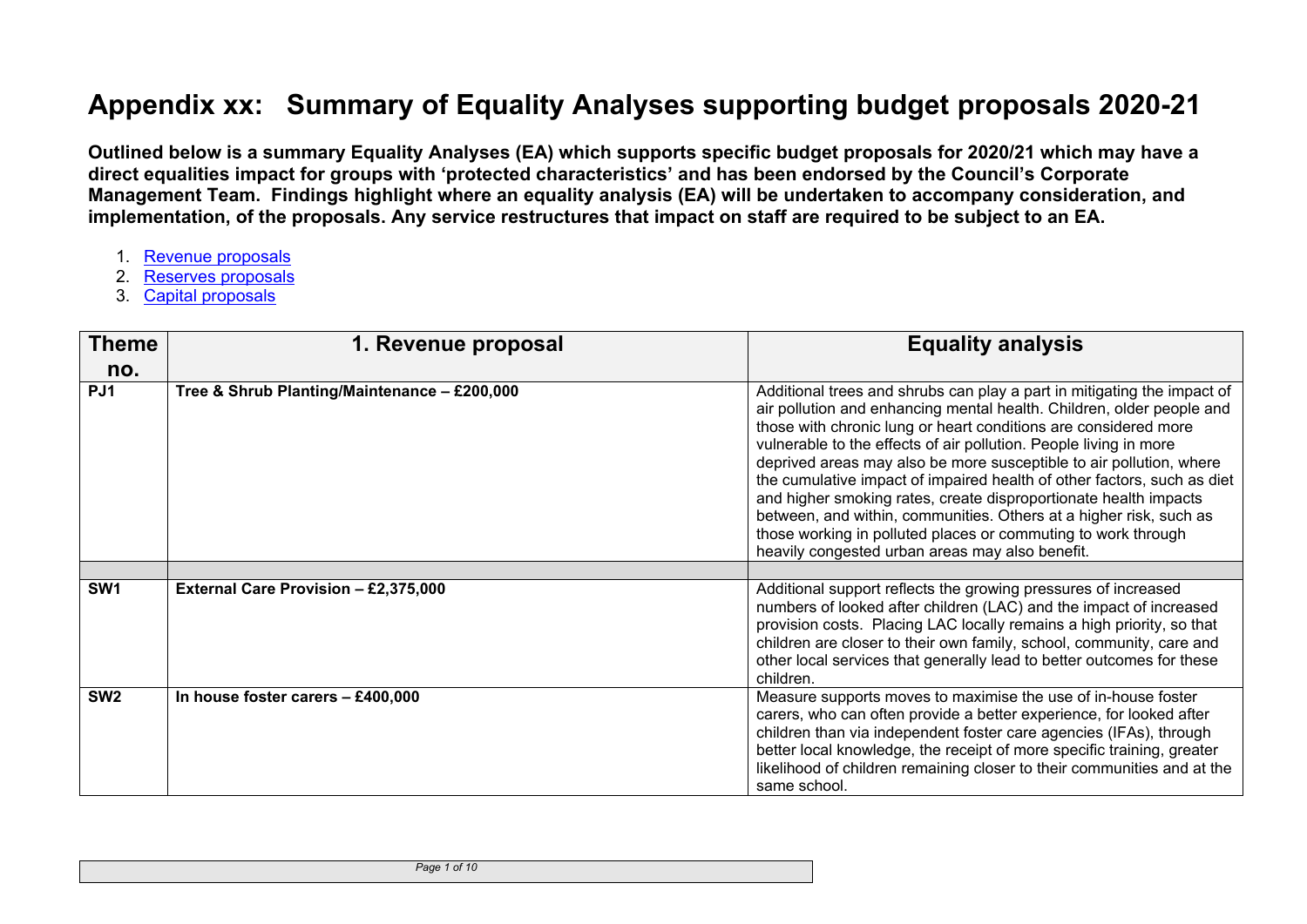| SW3             | Newly Qualified Social Carers - £210,000             | Reduction in use of agency staff should provide a better service for<br>children, as a result of greater stability and consistency in relation to<br>services provided and the potential to develop council staff in line<br>with desired outcomes.                                                                                                                               |
|-----------------|------------------------------------------------------|-----------------------------------------------------------------------------------------------------------------------------------------------------------------------------------------------------------------------------------------------------------------------------------------------------------------------------------------------------------------------------------|
| SW4             | Field work services - £115,000                       | As for SW3                                                                                                                                                                                                                                                                                                                                                                        |
| SW5             | Vulnerable Children - £100,000                       | Resource is to support often vulnerable children who may, for<br>example, be unaccompanied, have refugee status, are part of 'failed'<br>asylum seeker households or have limited or discretionary leave to<br>remain and who councils are required to support.                                                                                                                   |
| SW <sub>6</sub> | Children's Social Care legal costs - £200,000        | None specific - though greater capacity in the Council's legal service<br>should mean cases being dealt with more efficiently, mitigating the<br>impact of the legal process on vulnerable children and families.                                                                                                                                                                 |
| SW7             | Living Wage for Adult Service Providers - £1,095,000 | The funding will support care providers required to pay the national<br>living wage, helping to support a low paid workforce who are<br>disproportionately made up of women and ethnic minorities. This will<br>also help in providing a more stable workforce and, therefore, a better<br>service for those in care, many of whom are elderly or have a<br>disability.           |
| SW <sub>8</sub> | Children to Adults transition - £350,000             | This will provide additional funding for young people as they reach<br>adulthood, generally with learning disabilities and occasionally with<br>mental health issues.                                                                                                                                                                                                             |
| SW <sub>9</sub> | Older People demographics - £480,000                 | Additional funding to support the increasing number of older people<br>living longer and often with a range of conditions and in need of care.<br>The resources will enable people in this group to maintain more<br>independent lives, or where necessary, have suitable support in<br>residential care.                                                                         |
| <b>SW10</b>     | <b>Equipment Services - £250,000</b>                 | Will meet the need for more appropriate equipment to support the<br>growing numbers of older people, and some younger people with<br>more complex needs, to live independently in their own homes.                                                                                                                                                                                |
| <b>SW11</b>     | Green City Aspirations - £120,000                    | Enhances the Council's capacity to tackle air quality, where pollution<br>has an adverse impact on children, older people and those with<br>chronic lung or heart conditions in particular.                                                                                                                                                                                       |
| <b>SW12</b>     | Public Health Act Funeral Arrangements - £25,000     | Councils are required to organise funerals where no suitable<br>arrangements have been made, often where people have died alone,<br>in poverty or without relatives. The majority of the funerals are<br>generally for men and for the over 65s. The service will continue to<br>be sensitive to the varied funeral requirements of different religious<br>and faith communities. |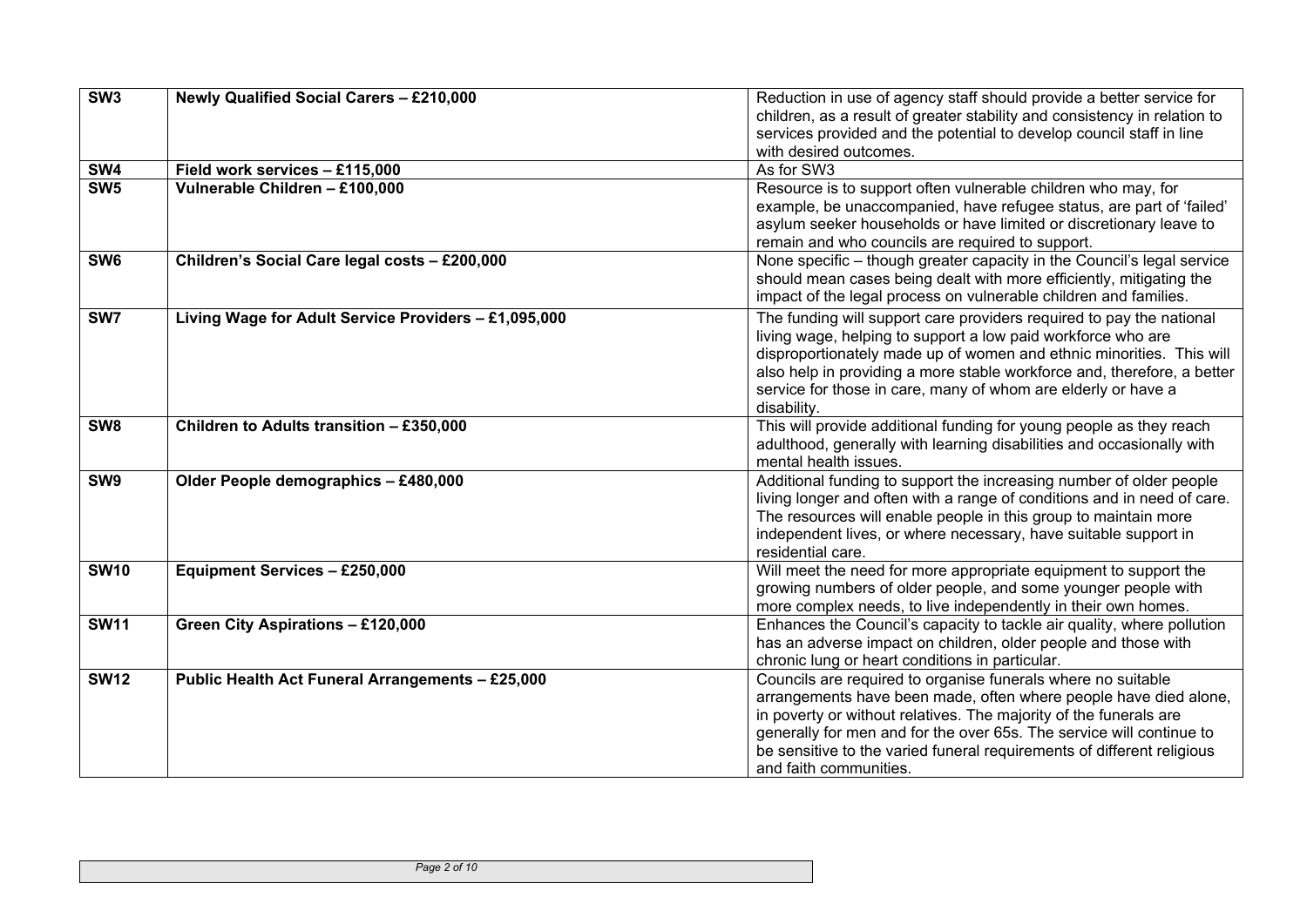| <b>SW13</b>             | Liquid Logic Support Team - £155,000                 | None specific                                                                                                                                                                                                                                                                                                                                                                                                               |
|-------------------------|------------------------------------------------------|-----------------------------------------------------------------------------------------------------------------------------------------------------------------------------------------------------------------------------------------------------------------------------------------------------------------------------------------------------------------------------------------------------------------------------|
|                         |                                                      |                                                                                                                                                                                                                                                                                                                                                                                                                             |
| <b>SW14</b>             | Complex Needs Provision - £35,000                    | Will support moves to revise service provision to a small group, of<br>mainly men, with complex and challenging needs, often related to<br>mental health, alcohol and/or drug use. A revised model could<br>enhance the quality of service, provide better working conditions for<br>staff and mitigate the impact of the facility on the neighbouring area -<br>which has relatively high levels of anti-social behaviour. |
| <b>SW15</b>             | Southend Care - $(E100,000)$                         | Saving on the Southend Care contract as former SBC staff leave and<br>new staff are recruited on Southend Care conditions. Impacts, on<br>average, 12% of the workforce a year.                                                                                                                                                                                                                                             |
| OP <sub>1</sub>         | Library Review - £100,000                            | Will help to enhance service provision and provide a basis for more<br>flexible use of space at libraries for communities and at places<br>communities identify with, across the library service.                                                                                                                                                                                                                           |
| OP <sub>2</sub>         | Income Generation - Registration Service - (£75,000) | Reflects a statutory increase in the fee for birth, death and marriage<br>certificates - from £4 to £11 and will impact on all customers<br>requesting the certificates. Children in care of the Council are not<br>subject to a charge.                                                                                                                                                                                    |
| OP <sub>3</sub>         | Asset Management Income - (£100,000)                 | None specific                                                                                                                                                                                                                                                                                                                                                                                                               |
| $\overline{\text{CS1}}$ | <b>Potholes - £500,000</b>                           | Will help all those using the roads, including cyclists and those on a<br>lower income who may be disproportionally impacted by damage to<br>vehicles.                                                                                                                                                                                                                                                                      |
| $\overline{\text{CS2}}$ | Town Centre Parking - £50,000                        | Enables continuation of 1 hour parking option that will help those on a<br>lower income wanting to park in the town centre.                                                                                                                                                                                                                                                                                                 |
| CS <sub>3</sub>         | Signal Maintenance - £50,000                         | Will help increase safety and understanding of the traffic situation in<br>different parts of the borough, for those (mainly some elderly) who do<br>not have or use technology for travel news. Traffic signals at<br>crossings are important safety measures for the visually impaired,<br>those with disabilities and parents with children.                                                                             |
| CS4                     | Streetworks Income - £500,000                        | None                                                                                                                                                                                                                                                                                                                                                                                                                        |
| $\overline{\text{CS5}}$ | Rechargeable Works - £100,000                        | None                                                                                                                                                                                                                                                                                                                                                                                                                        |
| <b>E1</b>               | ICT Transformation - £200,000                        | Will support the Council's moves to enabling more flexible/agile<br>working (work-life) helping staff who may have a need for more<br>flexible arrangements, such as managing a disability or childcare.                                                                                                                                                                                                                    |
| E2                      | <b>Workforce Development - £100,000</b>              | Will enable more staff to access good quality training and<br>development at times and places convenient to them.                                                                                                                                                                                                                                                                                                           |
| E <sub>3</sub>          | Waste Disposal - (£800,000)                          | None                                                                                                                                                                                                                                                                                                                                                                                                                        |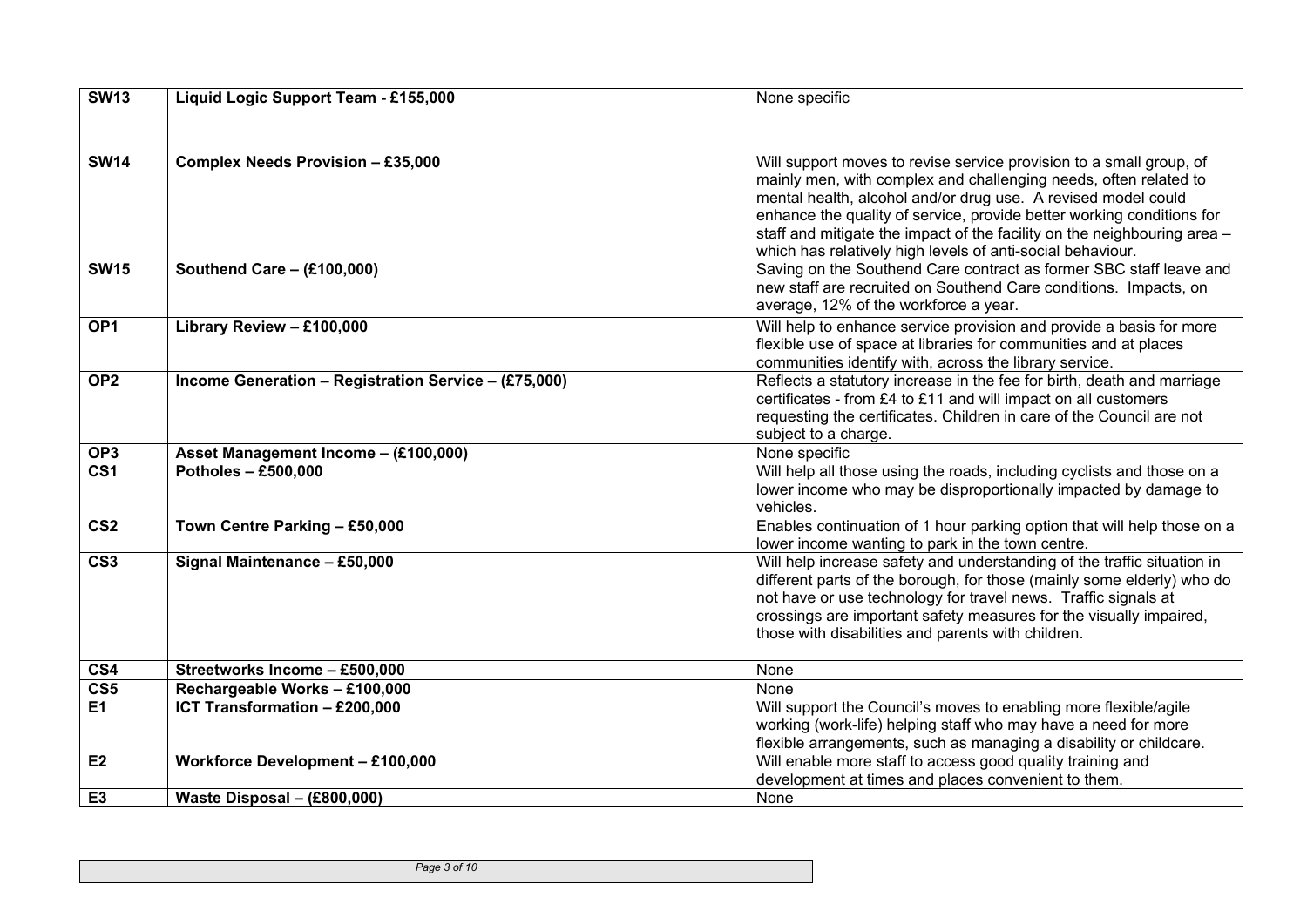| E4 | Release of Pension Fund Provision – (£750,000)                     | None          |
|----|--------------------------------------------------------------------|---------------|
| E5 | <b>Productivity and Efficiency Gains - <math>(E250,000)</math></b> | None specific |
| E6 | <b>Facilities Management - £120,000</b>                            | None specific |
| E7 | Investment Income $-$ (£400,000)                                   | None          |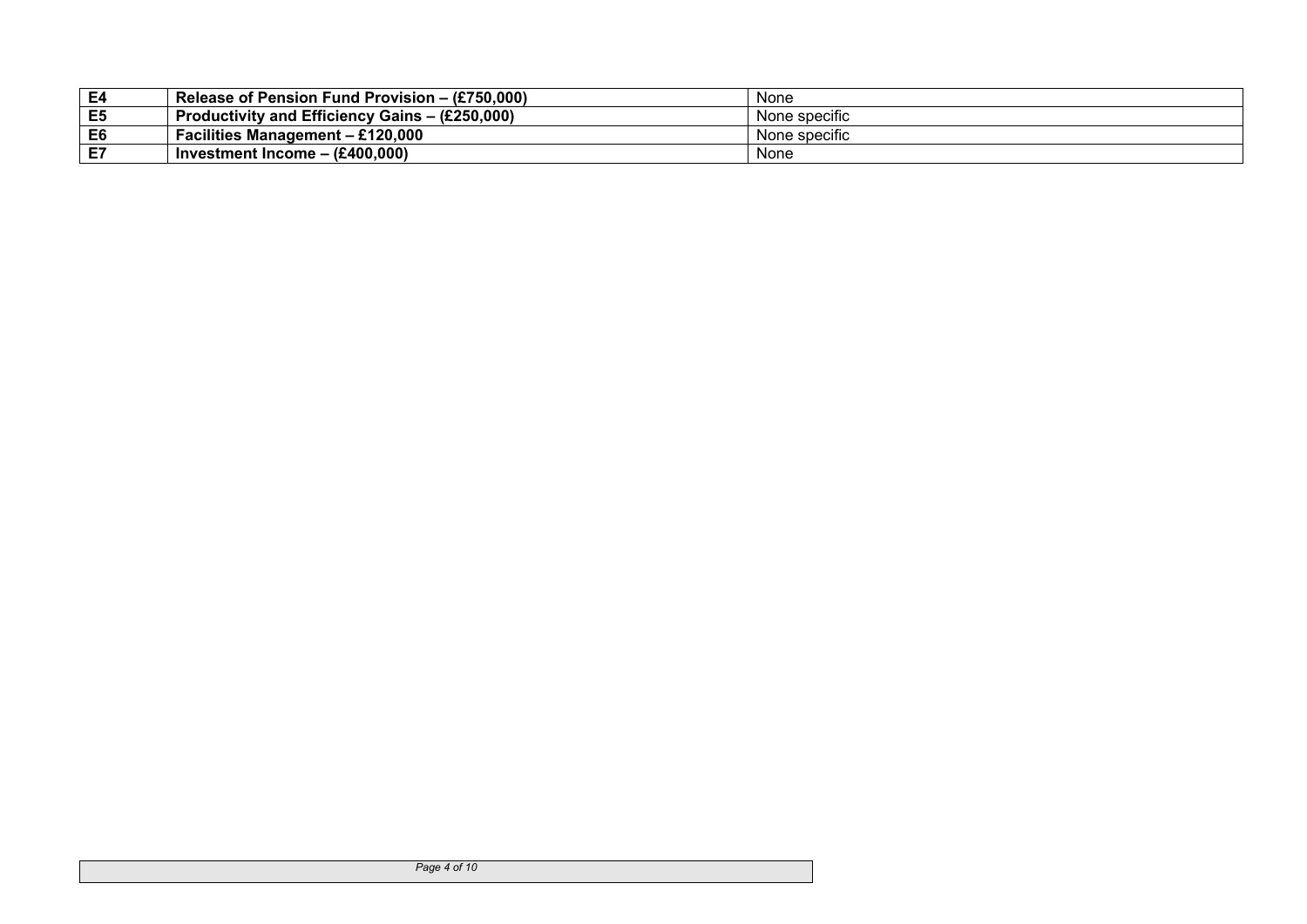<span id="page-4-0"></span>

| <b>Theme</b> | 2. Reserves proposals                                                                         | <b>Analysis findings</b>                                                                                                                                                                                                                                                                                                                                                                                                       |
|--------------|-----------------------------------------------------------------------------------------------|--------------------------------------------------------------------------------------------------------------------------------------------------------------------------------------------------------------------------------------------------------------------------------------------------------------------------------------------------------------------------------------------------------------------------------|
| no.          |                                                                                               |                                                                                                                                                                                                                                                                                                                                                                                                                                |
|              | <b>Service Design</b><br>20/21 £185,000, 21/22 £185,000, 22/23 £185,000                       | Will support the Council's work in enabling services to have<br>a better understanding of, and be more responsive to, the<br>varying needs of users and potential users                                                                                                                                                                                                                                                        |
|              | <b>Community Safety/ Environment Crime</b><br>20/21 £150,000, 21/22 £150,000, 22/23 £0        | Measures will help enhance community safety and reduce<br>levels of 'enviro crime' in the borough, the impact of which<br>can be more significant on the vulnerable and those in less<br>affluent areas.                                                                                                                                                                                                                       |
|              | <b>Summer and Winter Planning</b><br>20/21 £100,000, 21/22 £100,000, 22/23 £100,000           | Funding will support enhanced community safety and<br>moves to provide a more accessible tourism and culture<br>offer and summer and winter events. Also, supports work<br>to prepare for extreme weather conditions in summer and<br>winter, which disproportionately impact on those with health<br>conditions that makes them more vulnerable to very high<br>and low temperatures, such as the elderly and very young.     |
|              | <b>Community Builders/ Capacity Building Fund</b><br>20/21 £100,000, 21/22 £100,000, 22/23 £0 | The approach will enable engagement of local communities<br>and service users to better shape future service provision<br>and potentially take responsibility for particular assets and<br>services. Will also enable closer working between<br>voluntary, faith, social enterprise, charitable and not for<br>profit organisations that can provide a more joined up and<br>inclusive approach.                               |
|              | <b>Economic Development</b><br>20/21 £100,000, 21/22 £100,000, 22/23 £0                       | None                                                                                                                                                                                                                                                                                                                                                                                                                           |
|              | <b>Workforce Development</b><br>20/21 £100,000, 21/22 £50,000, 22/23 £0                       | Will enable more staff to undertake quality training and<br>development at times and locations of convenience to<br>them.                                                                                                                                                                                                                                                                                                      |
|              | <b>Complex Needs Provision</b><br>20/21 £150,000, 21/22 £150,000, 22/23 £0                    | Will support moves to revise service provision to a small<br>group, of mainly men, with complex and challenging needs,<br>often related to mental health, alcohol and/or drug use. A<br>revised model could enhance the quality of service, provide<br>better working conditions for staff and mitigate the impact of<br>the facility on the neighbouring area - which has relatively<br>high levels of anti-social behaviour. |
|              | <b>Local Plan</b><br>20/21 £410,000, 21/22 £130,000, 22/23 £0                                 | The Plan aims to ensure the sustainable development of<br>the borough for the next decade and beyond. The<br>promotion of balanced and inclusive communities that<br>benefit all is integral to achieving this, working closely with                                                                                                                                                                                           |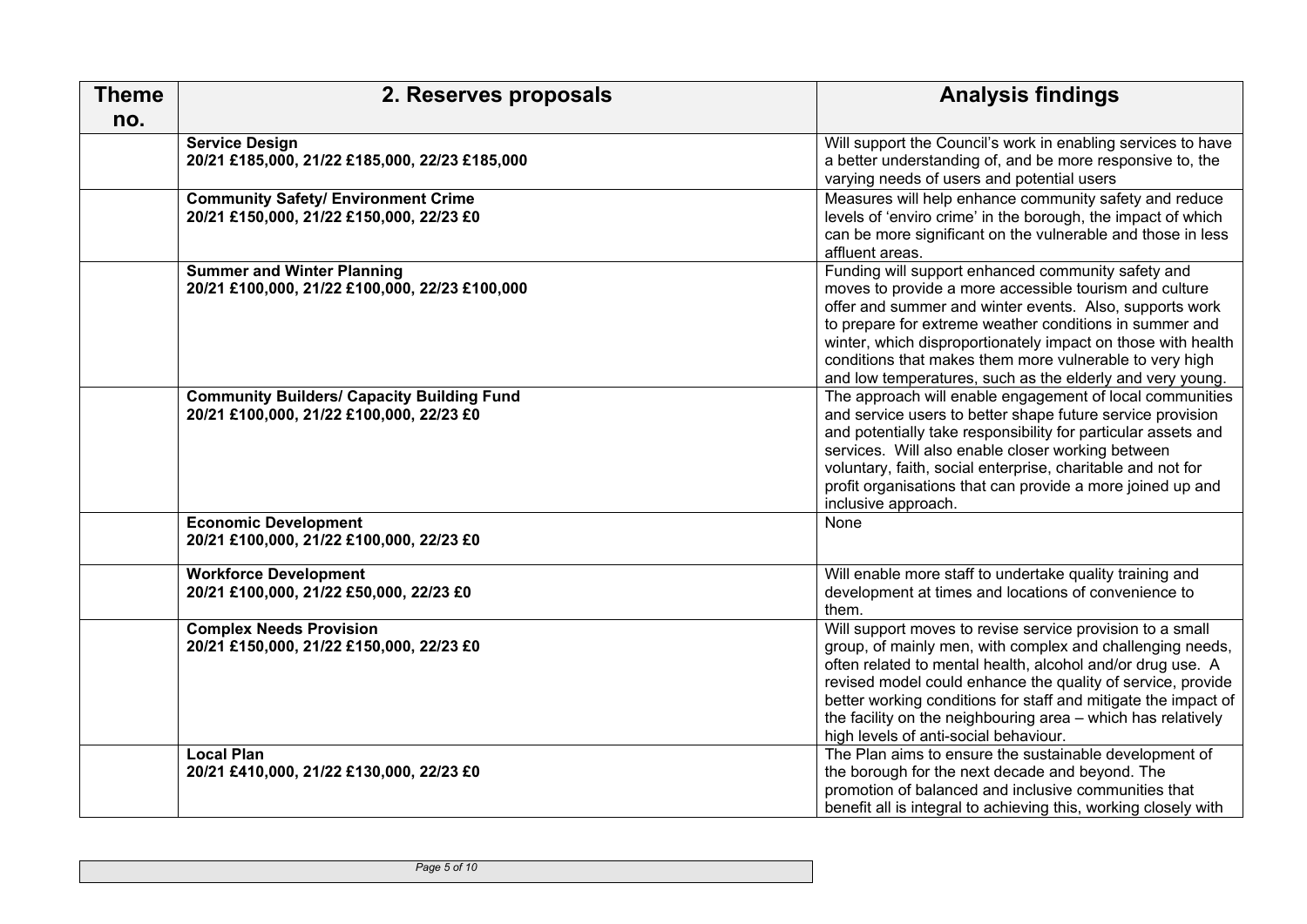|                                                                             | Southend's communities and neighbouring areas.                                                                                                                                                                                                                                                                                                                                                                                                                                                                                                       |
|-----------------------------------------------------------------------------|------------------------------------------------------------------------------------------------------------------------------------------------------------------------------------------------------------------------------------------------------------------------------------------------------------------------------------------------------------------------------------------------------------------------------------------------------------------------------------------------------------------------------------------------------|
| <b>Housing Implementation</b><br>20/21 £150,000, 21/22 £150,000, 22/23 £0   | To support those who are experiencing homelessness, at<br>risk of homelessness or rough sleeping, including<br>vulnerable people with complex and challenging needs.<br>The profile of rough sleepers tends to be overwhelmingly<br>male and over the age of 25. The most common<br>demographic groups of those approaching the council for<br>homeless prevention or relief support are: 25-34 year olds,<br>single mothers, single males and those with a history of<br>mental health issues and those with physical ill health and<br>disability. |
| <b>Outcome Delivery</b><br>20/21 £250,000, 21/22 £250,000, 22/23 £250,000   | Supports the Council's programme to focus on achieving<br>better outcomes for residents and service users.                                                                                                                                                                                                                                                                                                                                                                                                                                           |
| <b>School Improvement</b><br>20/21 £200,000, 21/22 £200,000, 22/23 £200,000 | Funding will support the Council's work in narrowing the<br>achievement gap and raising the aspirations for pupils from<br>more disadvantaged backgrounds as well as supporting<br>more local pupils going to the borough's Grammar Schools.                                                                                                                                                                                                                                                                                                         |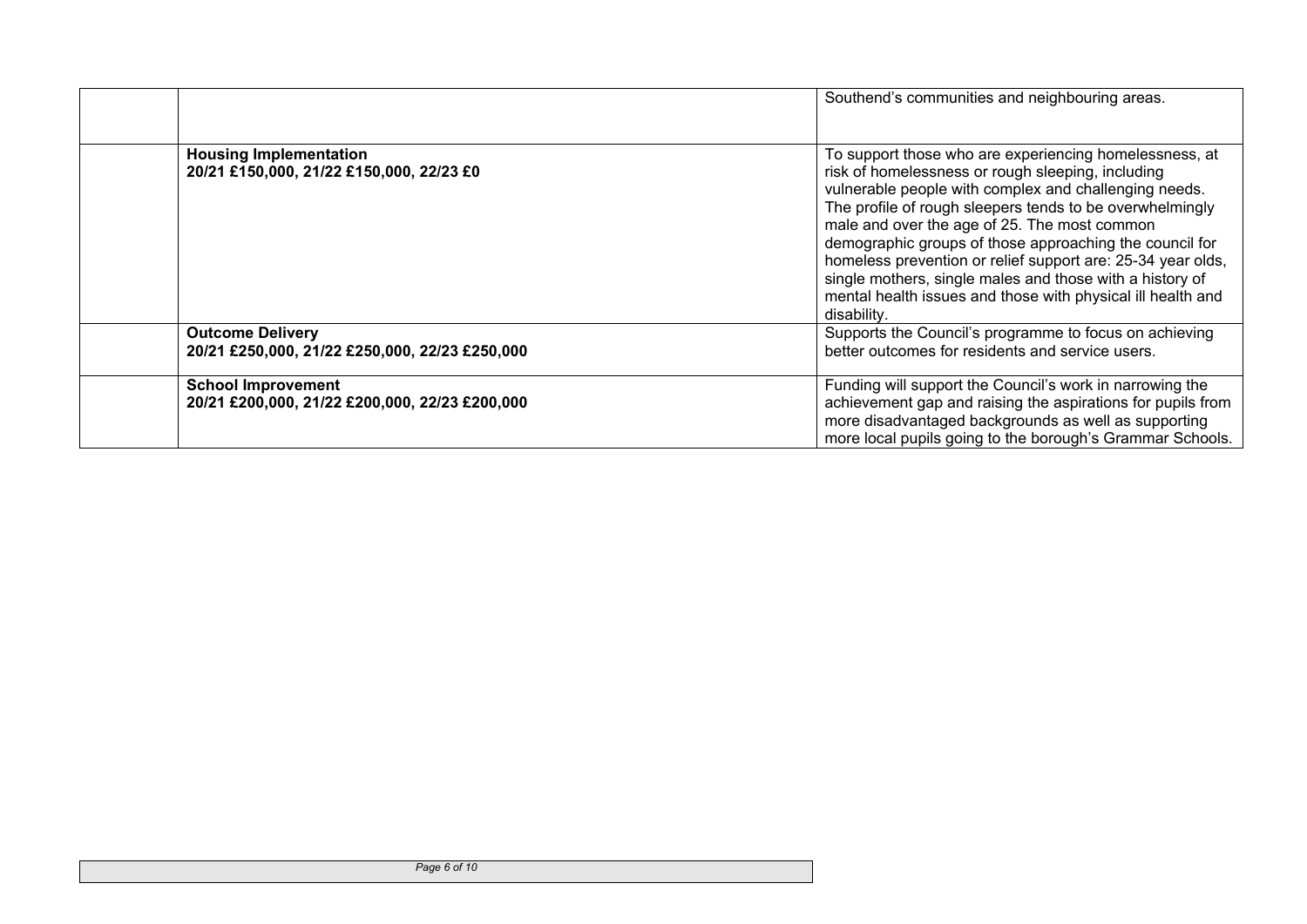<span id="page-6-0"></span>

| <b>Theme</b>    | 3. Capital proposals                                                                                                                                                                | <b>Analysis findings</b>                                                                                                                                                                                                                                                                                                                                                                                                                                                  |
|-----------------|-------------------------------------------------------------------------------------------------------------------------------------------------------------------------------------|---------------------------------------------------------------------------------------------------------------------------------------------------------------------------------------------------------------------------------------------------------------------------------------------------------------------------------------------------------------------------------------------------------------------------------------------------------------------------|
| no.             |                                                                                                                                                                                     |                                                                                                                                                                                                                                                                                                                                                                                                                                                                           |
| C <sub>1</sub>  | Southend Pier - Condition Works - £5,335,000<br>20/21 - £335,000, 21/22 to 24/25 - £1,250,000 p.a.                                                                                  | None specific                                                                                                                                                                                                                                                                                                                                                                                                                                                             |
| C <sub>2</sub>  | HRA Affordable Housing Acquisitions Programme - £9,500,000<br>$20/21 - \text{\textsterling}5,000,000, 21/22 - \text{\textsterling}3,000,000, 22/23 - \text{\textsterling}1,500,000$ | Will support the acquisitions programme, agreed as part of<br>the Council's housing, homelessness and rough sleeping<br>strategy to help Southend residents in housing need. The<br>most common demographic groups of those approaching<br>the council for homeless prevention or relief support are:<br>25-34 year olds, single mothers, single males and those<br>with a history of mental health issues and those with<br>physical ill health and disability.          |
| $\overline{C3}$ | HRA Future Investment Programme - £6,600,000<br>$24/25 - E6,600,000$                                                                                                                | Investment in the Council's social housing stock to ensure<br>homes are of a good standard will help tenants across the<br>borough. A high proportion of residents are in receipt of<br>some proportion of Housing Benefit (over 50%) or are on<br>relatively low incomes and are not in a position to do<br>significant improvements themselves. Works will help<br>residents with a disability as communal areas, safety work<br>and adaptations to homes are upgraded. |
| C <sub>4</sub>  | Junction Protection - £650,000<br>$20/21 - \text{\textsterling}325,000, 21/22 - \text{\textsterling}325,000$                                                                        | Will help enhance safety for drivers and pedestrians,<br>aiding, in particular, people with visual impairments, people<br>with a disability, children and parents with younger children.                                                                                                                                                                                                                                                                                  |
| C <sub>5</sub>  | Zebra Crossing Surfacing Replacement - £600,000<br>20/21 to 22/23 - £200,000 p.a.                                                                                                   | Will enhance safety at zebra crossings aiding, in particular,<br>the visually impaired, people with a disability, children and<br>parents with younger children.                                                                                                                                                                                                                                                                                                          |
| C <sub>6</sub>  | Street Lighting - £250,000<br>21/22 to 22/23 - £125,000 p.a.                                                                                                                        | Improved lighting enhances the feeling of community<br>safety, particularly in relation to the elderly, women, the<br>more vulnerable and those in central and eastern wards,<br>while generating savings from energy use and maintenance<br>and reducing CO2 emissions.                                                                                                                                                                                                  |
|                 |                                                                                                                                                                                     |                                                                                                                                                                                                                                                                                                                                                                                                                                                                           |
| C7              | Car Park Resurfacing - £500,000<br>20/21 to 21/22 - £250,000 p.a.                                                                                                                   | Works will provide improved access and surfaces for those<br>on foot who have mobility issues.                                                                                                                                                                                                                                                                                                                                                                            |
| C8              | Carriageways and Footways Improvements - £1,000,000<br>$20/21 - \text{£}1,000,000$                                                                                                  | Works should provide improved footways and visibility of<br>surface changes, resulting in less trips and falls, which are<br>disproportionately experienced by the elderly and those<br>with disabilities.                                                                                                                                                                                                                                                                |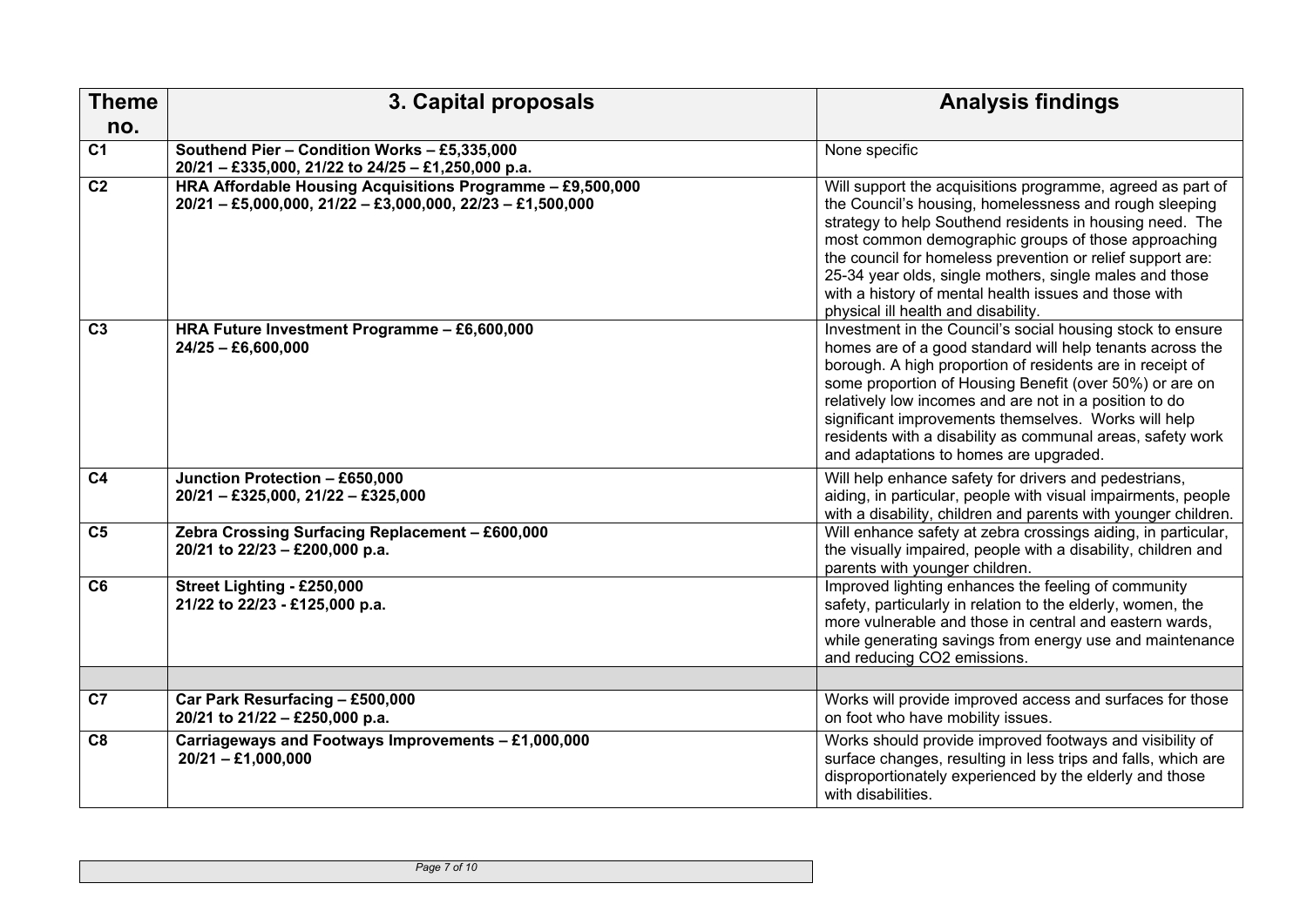| $\overline{C9}$ | Improve Footway Condition Around Highway Trees - £450,000<br>20/21 to 22/23 - £150,000 p.a.                                                                 | Works should provide improved footways around trees,<br>resulting in less trips and falls, which disproportionately<br>impact the elderly, those with limited sight and those with<br>disabilities.                                                                                                                                                                                                                                                                                                                                  |
|-----------------|-------------------------------------------------------------------------------------------------------------------------------------------------------------|--------------------------------------------------------------------------------------------------------------------------------------------------------------------------------------------------------------------------------------------------------------------------------------------------------------------------------------------------------------------------------------------------------------------------------------------------------------------------------------------------------------------------------------|
| C <sub>10</sub> | ICT - Connected and Smart - £1,250,000<br>20/21 - £350,000, 21/22 to 22/23 - £450,000 p.a.)                                                                 | None specific but will support a range of key projects to<br>drive the achievement of the Council's desired outcomes<br>benefiting all residents, including many with high needs.                                                                                                                                                                                                                                                                                                                                                    |
| C11             | Schools - Improvement and Provision of Secondary School Places - £2,600,000<br>$20/21 - \text{\textsterling}2,000,000, 21/22 - \text{\textsterling}600,000$ | The investment will provide sufficient school spaces,<br>prevent over-crowding and an enhanced school experience<br>which is likely to benefit pupils from more deprived<br>backgrounds in particular. It will also provide parents with<br>more choice on which school their children attend.                                                                                                                                                                                                                                       |
| C12             | Schools - Condition Works - £1,290,000<br>20/21 - £290,000, 21/22 to 22/23 - £500,000 p.a.                                                                  | Maintaining good standards of school buildings is important<br>to enhancing the school experience for all pupils.<br>Investment will also maintain the standard of infrastructure<br>of children centres, which make a key contribution to<br>enabling families become more resilient, and give a better<br>start in life, particularly for children from more deprived<br>backgrounds.                                                                                                                                              |
| C <sub>13</sub> | Schools - Devolved Formula Capital - £300,000<br>20/21 to 22/23 - £100,000 p.a.                                                                             | As for C11 and C12                                                                                                                                                                                                                                                                                                                                                                                                                                                                                                                   |
| C <sub>14</sub> | Better Queensway - Programme Management - £1,020,000<br>$20/21 - \text{\textsterling}540,000, 21/22 - \text{\textsterling}480,000$                          | Will support the programme to transform the northern end<br>of Southend town centre, with a new mixed tenure<br>development of more, better quality housing, and outdoor<br>space along with improved connectivity. Most residents are<br>under 40, around 10% have a disability and two thirds are<br>in receipt of benefit. Existing residents will have the<br>opportunity to return/remain in the area and to benefit from<br>an improved quality of life through improved<br>accommodation, public realm, access and provision. |
| C <sub>15</sub> | Better Queensway - Acquisition of Leasehold Properties - £2,600,000<br>$20/21 - \text{\pounds}800,000, 21/22 - \text{\pounds}1,800,000$                     | Will support the Better Queensway programme in<br>providing, in particular, suitable alternatives to existing<br>residents while building works are taking place.                                                                                                                                                                                                                                                                                                                                                                    |
|                 |                                                                                                                                                             |                                                                                                                                                                                                                                                                                                                                                                                                                                                                                                                                      |
| C <sub>16</sub> | Priority Works $-$ £2,400,000<br>21/22 to 24/25 - £600,000 p.a.                                                                                             | None specific                                                                                                                                                                                                                                                                                                                                                                                                                                                                                                                        |
| C <sub>17</sub> | Property Refurbishment Programme - £3,750,000<br>20/21 to 24/25 - £750,000 p.a.                                                                             | Will assist in modernising council buildings, including<br>ensuring they are accessible and usable by customers,<br>staff and visitors, including those with disabilities.                                                                                                                                                                                                                                                                                                                                                           |

*Page 8 of 10*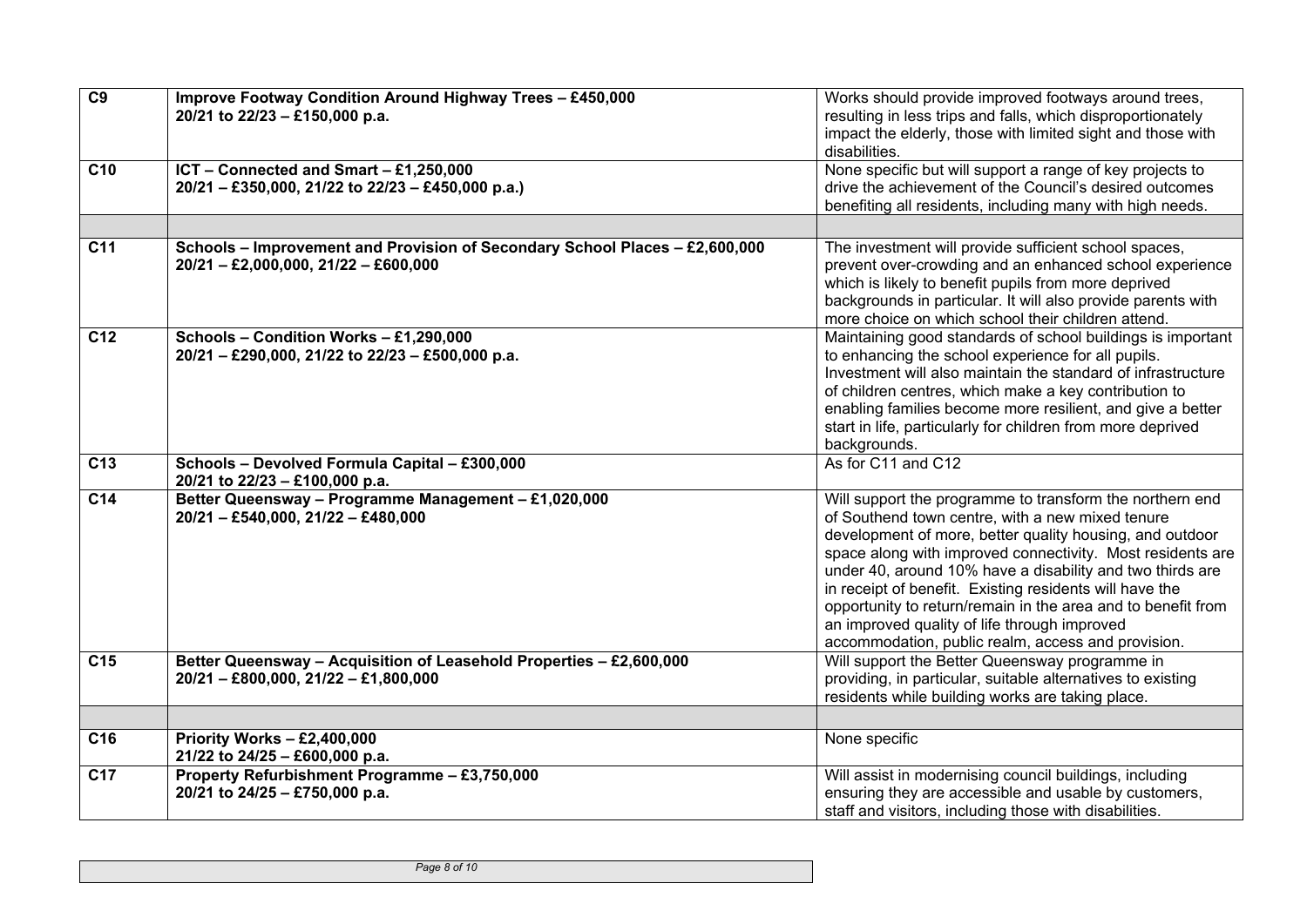| $\overline{C18}$ | ICT - Stabilise and Run - £3,095,000<br>20/21 - £785,000, 21/22 - £1,255,000, 22/23 - £1,055,000                       | None specific                                                                                                                                                                                                                                                                                                                                                                                                                                                                                                                                                                                                                                                                                                                                                                                                        |
|------------------|------------------------------------------------------------------------------------------------------------------------|----------------------------------------------------------------------------------------------------------------------------------------------------------------------------------------------------------------------------------------------------------------------------------------------------------------------------------------------------------------------------------------------------------------------------------------------------------------------------------------------------------------------------------------------------------------------------------------------------------------------------------------------------------------------------------------------------------------------------------------------------------------------------------------------------------------------|
| C19              | ICT - Cybersecurity - £1,050,000<br>20/21 - £450,000, 21/22 to 22/23 - £300,000 p.a.                                   | None specific                                                                                                                                                                                                                                                                                                                                                                                                                                                                                                                                                                                                                                                                                                                                                                                                        |
| C <sub>20</sub>  | ICT - Business Enablement - £2,110,000<br>$20/21 - \text{\textsterling}1,735,000, 21/22 - \text{\textsterling}375,000$ | Will support the Council's moves to enabling more<br>flexible/agile working (Work-life) helping staff who may<br>have a need for more flexible arrangements, such as<br>managing a disability, a health condition or childcare.                                                                                                                                                                                                                                                                                                                                                                                                                                                                                                                                                                                      |
| C <sub>21</sub>  | ICT - Business Services - £660,000<br>$20/21 - £660,000$                                                               | None specific                                                                                                                                                                                                                                                                                                                                                                                                                                                                                                                                                                                                                                                                                                                                                                                                        |
| C <sub>22</sub>  | Kiosks in Libraries - £100,000<br>$20/21 - £100,000$                                                                   | No significant impact, other than that by modernising the<br>self-serve kiosks, users can make payments by card as<br>well as by cash, giving more options for customers.                                                                                                                                                                                                                                                                                                                                                                                                                                                                                                                                                                                                                                            |
| C <sub>23</sub>  | Crematorium refurbishment - 20/21: £1,780,000 (subject to viable business case)                                        | None specific                                                                                                                                                                                                                                                                                                                                                                                                                                                                                                                                                                                                                                                                                                                                                                                                        |
| C <sub>24</sub>  | East Beach Car Park Refurbishment (subject to viable business case)                                                    | Works will provide improved access and surfaces for those<br>on foot who have mobility issues and improved lighting will<br>benefit those with visual impairment.                                                                                                                                                                                                                                                                                                                                                                                                                                                                                                                                                                                                                                                    |
| C <sub>25</sub>  | Town Centre and Seafront Security Works (subject to viable business case)                                              | Improved security should enhance a feeling of community<br>safety in the town centre and seafront, with particular<br>impact on those who may be more fearful of crime and anti-<br>social behaviour - including the elderly and more<br>vulnerable.                                                                                                                                                                                                                                                                                                                                                                                                                                                                                                                                                                 |
|                  | Shoeburyness Health Centre (subject to viable business case)                                                           | None specific at this stage but if the project is realised, a<br>new facility could provide enhanced health and care<br>services via the NHS, council and voluntary sector. Any<br>development will be co-designed with the community to<br>ensure that the needs of residents in the East locality are<br>met. In particular, the development will address the needs<br>of an area where the population has higher than<br>(Southend) average bad or very bad health generally.<br>This includes higher than average levels of mental health<br>illness, increased likelihood of developing a long-term<br>illness and a higher prevalence of unhealthy life styles.<br>Children are more likely to experience an acute illness and<br>an unhealthy weight as well as experience<br>emotional/behavioural problems. |